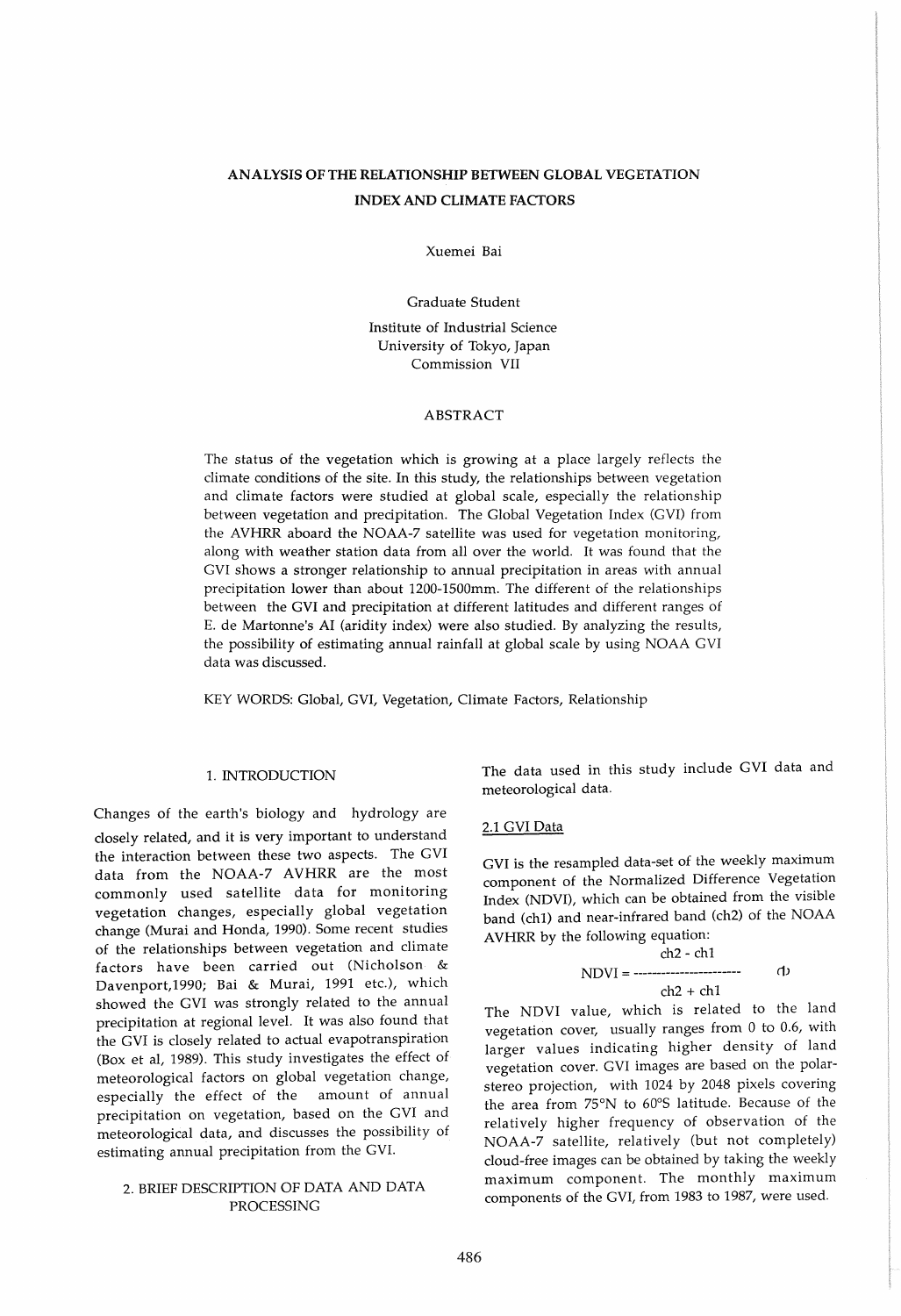# 2.2 Meteorological Data

The meteorological data used in this study were provided by the Japan Meteorological Agency, and were collected from 2344 weather stations all over the world. The data-set includes digital data for monthly temperature, rainfall, humidity etc., from January 1983 to December 1988. Since there were many stations with no data collected for a certain year or for a certain month, only around 600-900 station data could be used in this study, depending on the year. Fig. 1 shows the distribution of weather stations that could be used for 1983. Many station data were available from Europe, North America, and East Asia, while few station data were available from Australia, Africa and South America.

#### 2.3 Data Processing

Since the weather station data are point data, the GVI values for the sites should be calculated from the twodimensional GVI images. This can be done by calculating the line and pixel number of the site on a GVI image, using the longitude and latitude of the station. In order to reduce error, a 3-by-3 pixel-window average of GVI was calculated for every site. As can be seen from Fig. 1, there are many weather stations along the coastline. Therefore, some of the 3-by-3 pixel windows will include sea pixels, which should be excluded from the GVI calculation of the site. The GVI shows very low values for ground objects other than vegetation. If the GVI has a value less than 0 at a site, the land cover of the site can be considered to be nonvegetation. This characteristic of GVI was used to separate the sea pixels from the land pixels, by making a simple assumption: if the GVI value of a pixel is less than 0 for month in which the vegetation should be very active (assumed to be July in the Northern Hemisphere and January in the Southern Hemisphere), the pixel is a sea pixel. This processing can prevent sea pixels from being calculated. , There were however still problems remaining unsolved: (a) Some pixels with very low values may be judged as sea pixels and lost; (b) Mixed pixels can not be identified, and the GVI value of these sites will show lower values than that of real vegetation.

# 3. THE RELATIONSHIP BETWEEN ANNUAL GVI AND PRECIPITATION

# 3.1 The Effect of Annual Precipitation on GVI

Annual precipitation is one of the most important factors for vegetation. The annual precipitation and annual GVI (the sum of the twelve months monthly maximum GVI components) of all usable weather stations, with annual precipitation larger than 0 and annual GVI larger than 0, were plotted in Fig. 2. From the figure it can be seen that: (a) During 1983 and 1984, which were both abnormal drought years all over the world, vegetation activity also shows a lower level as compared with other years, indicating the importance of water supply to vegetation; (b) The annual GVI shows stronger relationships to annual precipitations in areas with precipitation lower than about 1200- 1500mm. When the annual precipitation is higher than this threshold, the GVI does not increase any more and the plotted points in the figure become more scattered. This may indicate the value of effective annual precipitation for vegetation. With increasing annual precipitation, the most important factor for the vegetation may change from water supply to other factors like sunshine, soil conditions, etc.. Two other possible reasons can be considered: one is that the GVI reflects the leaf area chlorophyll but not the volume of chlorophyll, and thus can not show vegetation higher than a certain level; the second is that, with increasing rainfall, the possibility of getting cloud-free images from the weekly maximum value of GVI becomes lower, and therefore the GVI shows a value lower than that of the real vegetation.

In order to improve the reliability of the results, the data were resampled by calculating the density of the plotted points in a certain window, and only those high-density points remain. Here density means the



Fig. 1. The Distribution of Weather Stations that could be Used for 1983, Overlapped With the GVI Image of Jun. 1985.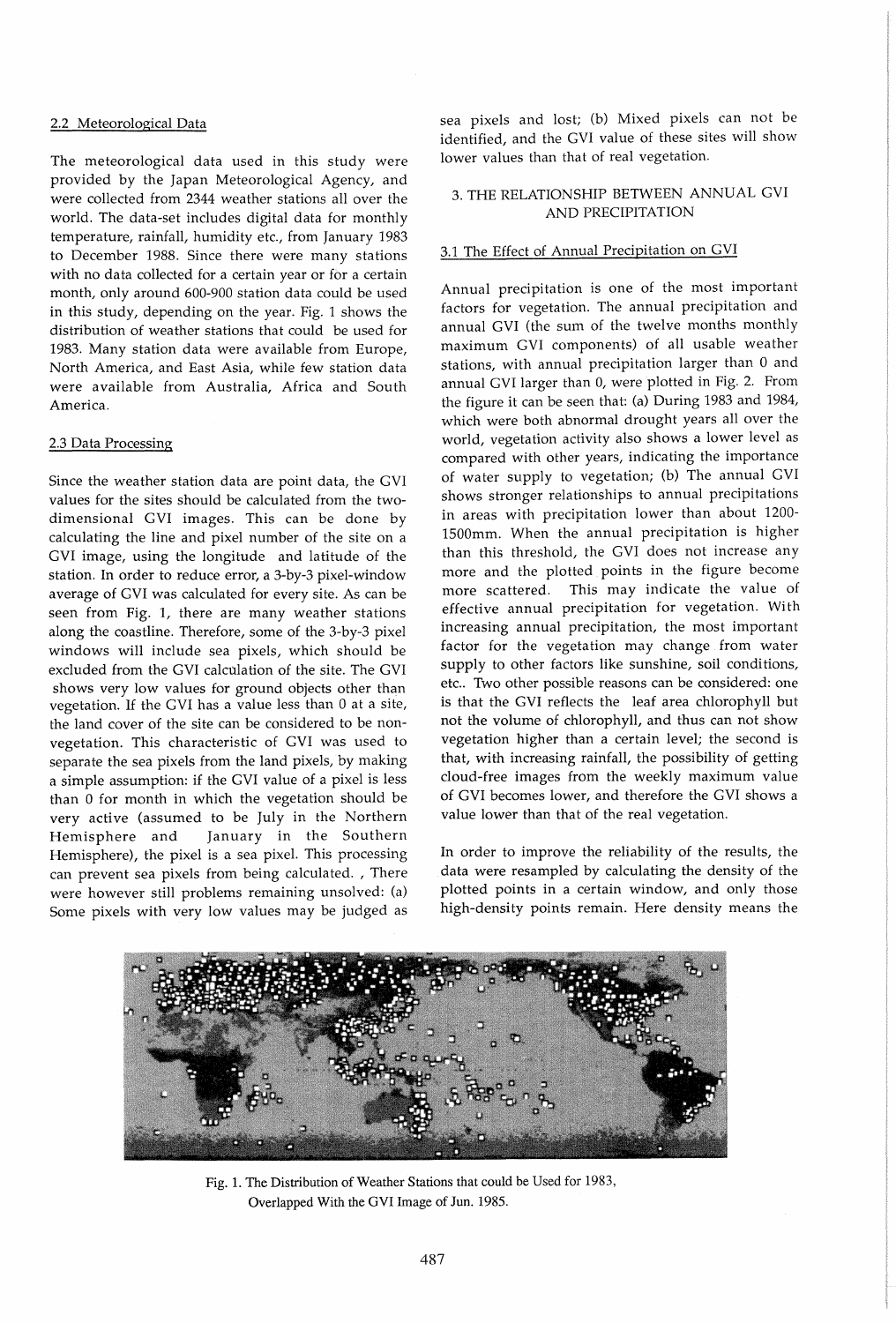



Fig. 2. The Annual GVI and Precipitation from 1983 to 1987

number of points in a window, defined as 150mm of precipitation(in the x direction) and a GVI value of 0.4 (in the y direction). All points with density higher than 4 were plotted in Fig. 3. Around 100 sites were excluded after this calculation, including almost all the data from small Pacific islands and some other unstable data. Fig. 3 shows a higher relationship between annual precipitation and annual GVI as compared to the ones before resampling.

#### $3.2$ The Annual GVI-Precipitation Relationship of Different Latitude

The influence of latitude on the relationship between annual GVI and precipitation was also investigated. The station data were divided into 4 groups according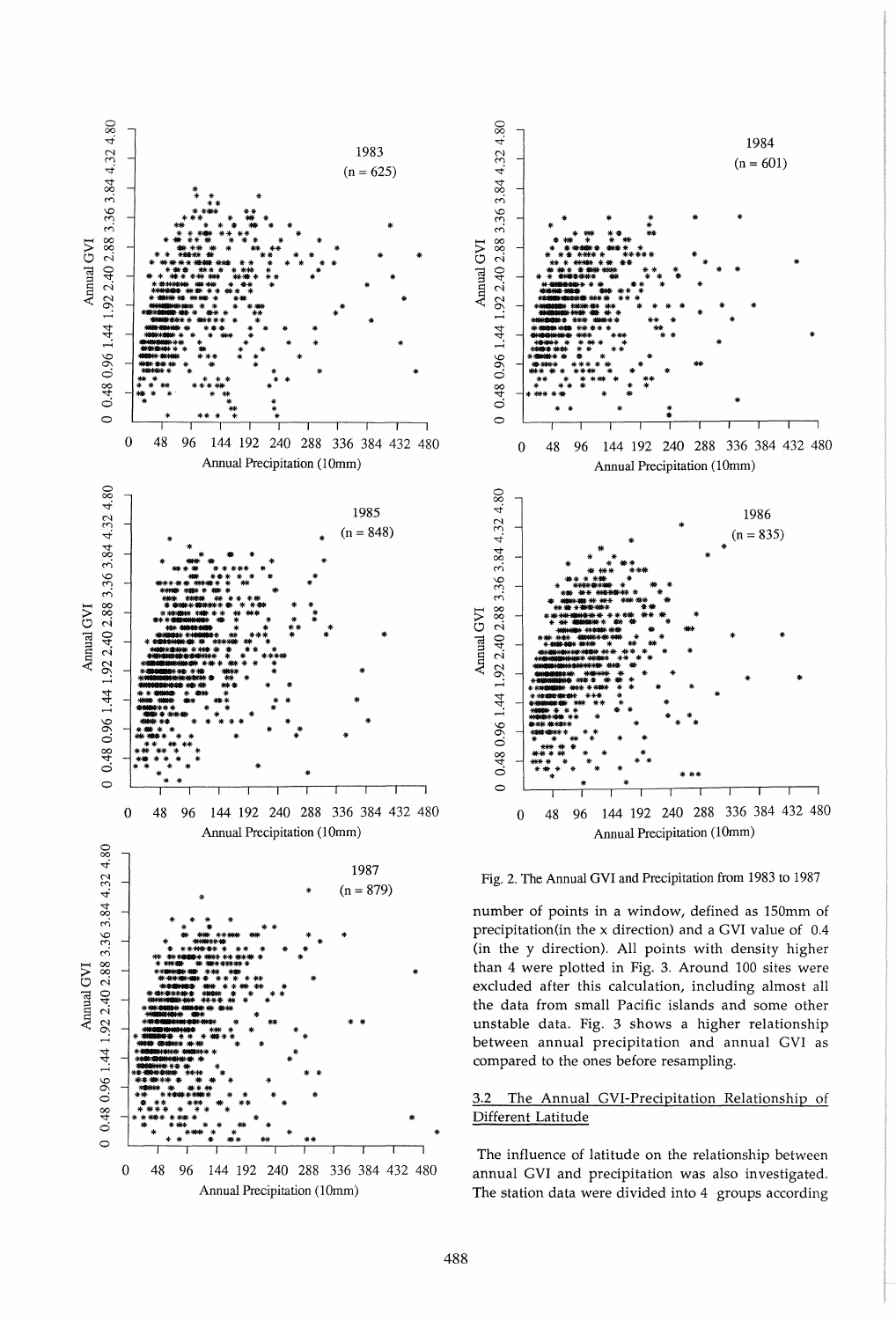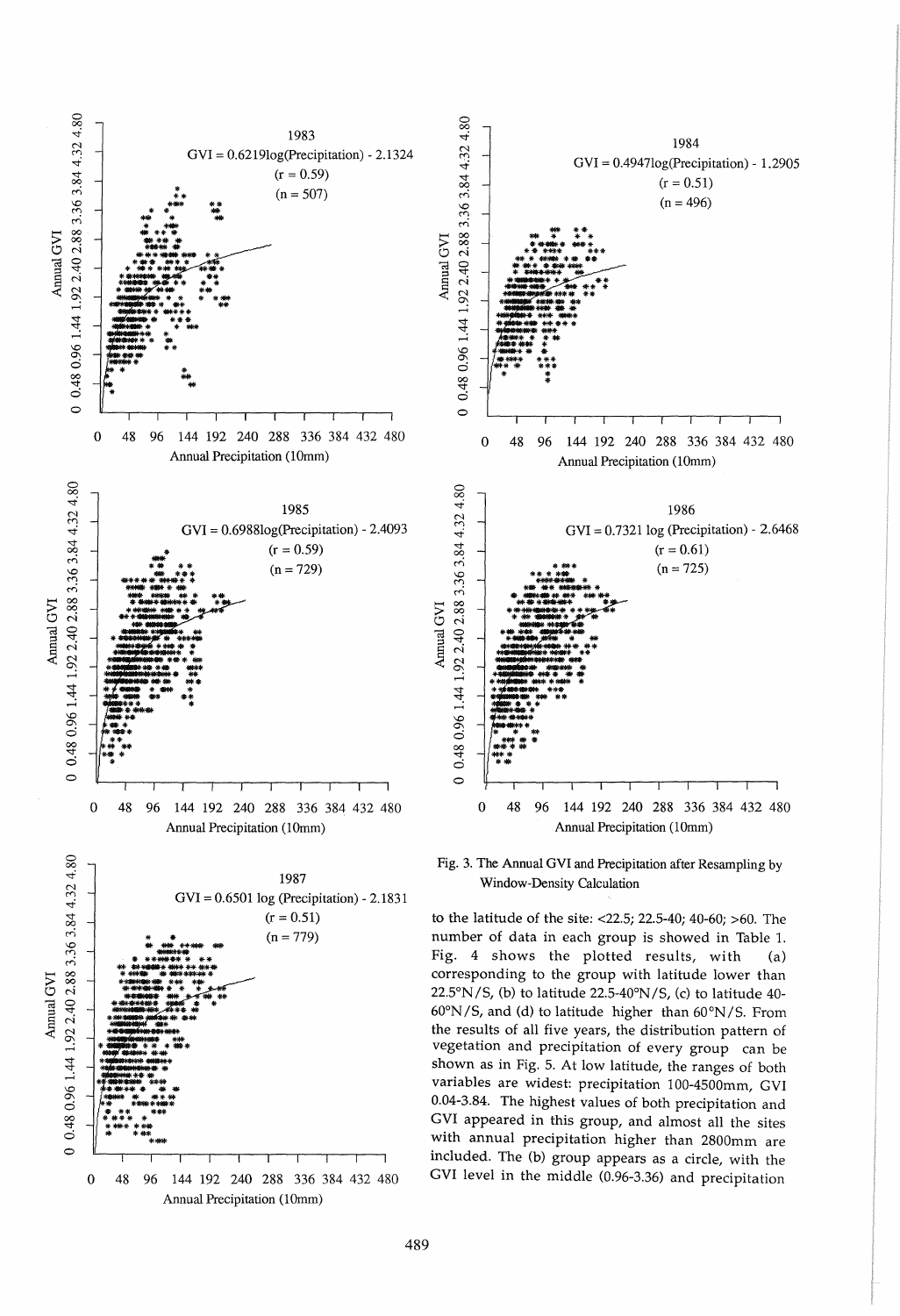

Fig. 4. The Annual GVI and Precipitation of different Latitude of 1983 (a) : lat.  $\leq$  22.5; (b) : 22.5  $\lt$  lat.  $\lt$  =40; (c) :  $40 <$  lat.  $\leq 60$ ; (d) : lat.  $< 60$ .

|  |  |  |  |  |  |  |  | Table 1. The Number of Data in Each Latitude Range |  |
|--|--|--|--|--|--|--|--|----------------------------------------------------|--|
|--|--|--|--|--|--|--|--|----------------------------------------------------|--|

| <b>LATITUDE</b> |     |     |                         |  |  |  |  |
|-----------------|-----|-----|-------------------------|--|--|--|--|
| < 22.5          |     |     | >60.0                   |  |  |  |  |
| 102             | 157 | 264 | 102                     |  |  |  |  |
| 97              | 139 | 271 | 94                      |  |  |  |  |
| 102             | 267 | 356 | 123                     |  |  |  |  |
| 118             | 260 | 330 | 127                     |  |  |  |  |
| 110             | 256 | 381 | 132                     |  |  |  |  |
|                 |     |     | $22.5 - 40.0$ 40.0-60.0 |  |  |  |  |

ranging from 100 to 2400mm. The (c) group is a narrow long orbit, showing GVI well related to the annual precipitation. The annual precipitation ranges from 100 to 2000mm, and the GVI ranges from 0.2 to 3.4. Data in the (d) group concentrate at the lowest levels for both precipitation and GVI, which may show the low levels of vegetation activity and annual precipitation in the high latitude regions.

# 3.3 The Annual GVI-Precipitation Relationship Under Different Aridity Conditions

The relationship between the annual precipitation and GVI should differ under different climate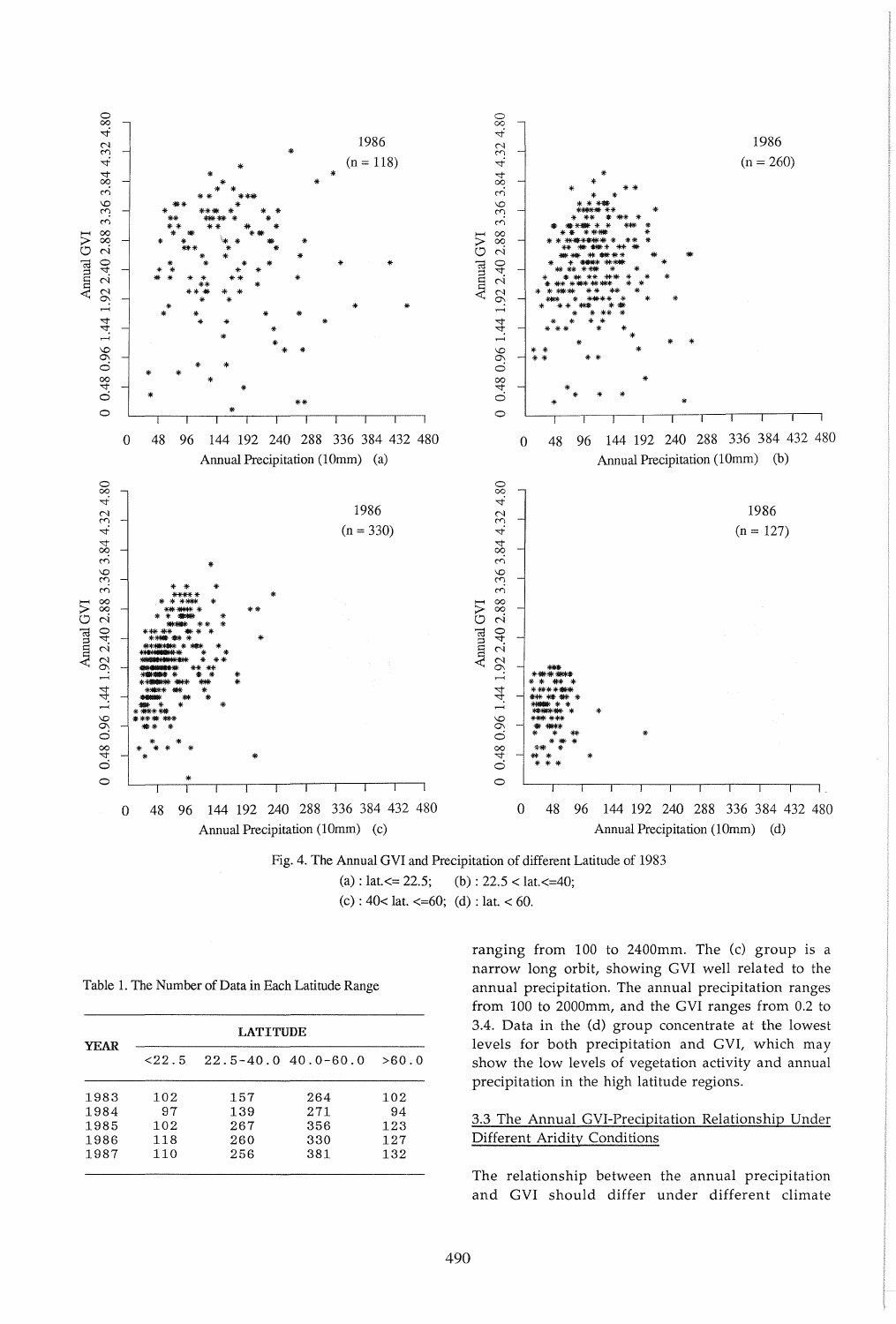

Fig. 5. The General Distribution Pattern of Annual GVI and Precipitation of Different Latitude

conditions.' In this study, the Martonne AI (aridity index) (Yoshiaoka, 1978), which can be expressed by the following equation was used:

$$
AI = \frac{P}{T+10}
$$

where,

AI : E. de Martonne's aridity index

P : annual precipitation (mm)

T : the sum of monthly mean temperature of those months with monthly mean temperature  $>0.0$ , divided by 12 (cf Holdridge'S (1959) Biotemperature).

Martonne's original value ranges of the aridity index were modified by Murai and Honda(1991) through comparison with a world map of present actual vegetation, a world climate map, a world agricultural map, etc. The Martonne range criteria and the modified criteria are shown in Table 2. The modified range criteria were used in this study. The number of data in each zone (range) is shown in Table 3. Fig. 6 shows the annual precipitation and GVI of the different zones. In desert, semi-desert and grassland, annual precipitation shows very low value. In forest, annual precipitation ranges from 100 to 2880 and the GVI ranges fromO.l to 3.84. In tropical forest, the GVI and the annual precipitation are highest.

3.4 Possibility for Estimating Annual Rainfall by Using GVI

Table 2. The Martonne AI Range Criteria and the Modified Criteria by Murai and Honda

|      | AI         |    |                    |     |                       |  |  |  |
|------|------------|----|--------------------|-----|-----------------------|--|--|--|
| YEAR | $\leq$ = 5 |    | $5-10$ 10-20 20-40 |     | >40<br>(av.temp. >24) |  |  |  |
| 1983 | 2          | 14 | 80                 | 470 | 59                    |  |  |  |
| 1984 | 0          | 5  | 71                 | 470 | 55                    |  |  |  |
| 1985 | 0          | 13 | 92                 | 705 | 38                    |  |  |  |
| 1986 | 0          | 15 | 101                | 663 | 56                    |  |  |  |
| 1987 | Ω          | 9  | 99                 | 727 | 44                    |  |  |  |

The status of vegetation is the result of the climate, soil and other conditions of the site. The non-climatic conditions are relatively fixed for a site. Among climatic conditions, water supply and energy supply are two of the most important factors. The energy supply is also relatively fixed for a site. Therefore, vegetation change at a site should reflect largely the change of water supply of that site. It must be of great interest if we could estimate the annual precipitation from the two-dimensional GVI data all over the world. It seems difficult to make a simple global model for estimating precipitation from GVI, partly because of the limitation of the GVI data themselves and partly because of the lack of available climatic and non-climatic data. From the results obtained up to now, however, it seems that in those areas with lower precipitation the GVI data are relatively sensitive to precipitation. The latitudes of these areas are usually higher than  $20^{\circ}$ N/S, and are semi-desert, grassland or forest according to the modified zoning based on Martonne's aridity index. Therefore, it may be possible to estimate from the GVI data in these areas. Since there may be a saturation point for water necessary for vegetation, it may be difficult to estimate the real precipitation from GVI in tropical areas. More indices are needed, and the result may be less effective than in lower precipitation areas.

#### 4. CONCLUSIONS

(1) Vegetation can reflect the change of annual precipitation. In drought years, the vegetation obviously shows a lower level than in other years.

(2) The annual GVI shows stronger relationships to annual precipitation in areas with precipitation less than about 1200-1500mm.

(3) The latitude of the sites affects the relationship between annual precipitation and annual GVI. The annual GVI is very sensitive to annual precipitation within the latitude range of 40 to 60  $\degree\text{N/S}$ .

(4) GVI in desert, semi-desert, grassland and some forests areas is more sensitive to annual precipitation than in tropical forest, according to the modified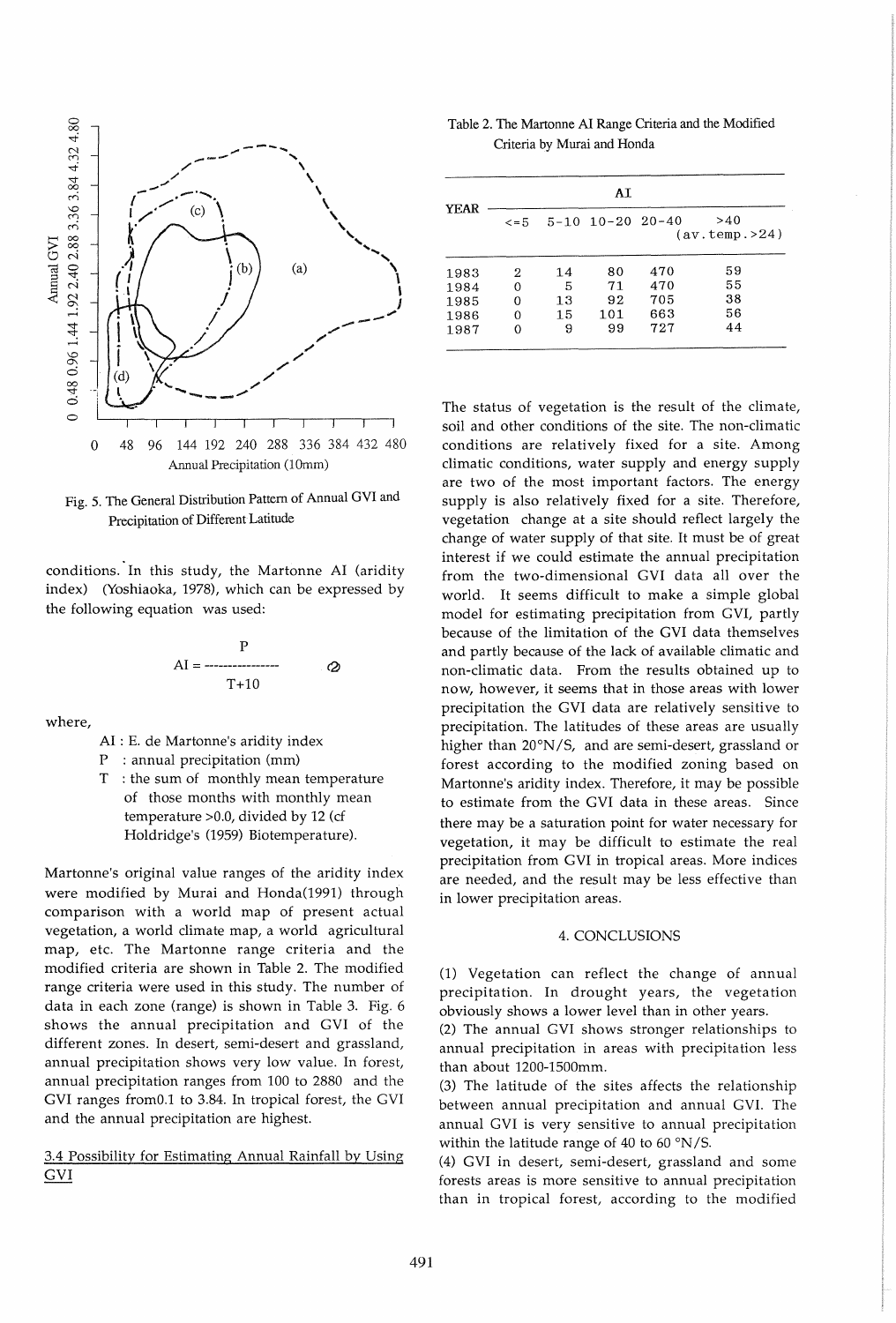

Table 3. The Number of Data in Each Martonne AI Range

Annual GVI

Annual GVI

(c):  $20 < AI < 40$ ; (d):  $AI > 40$  (av. temp. > 24)